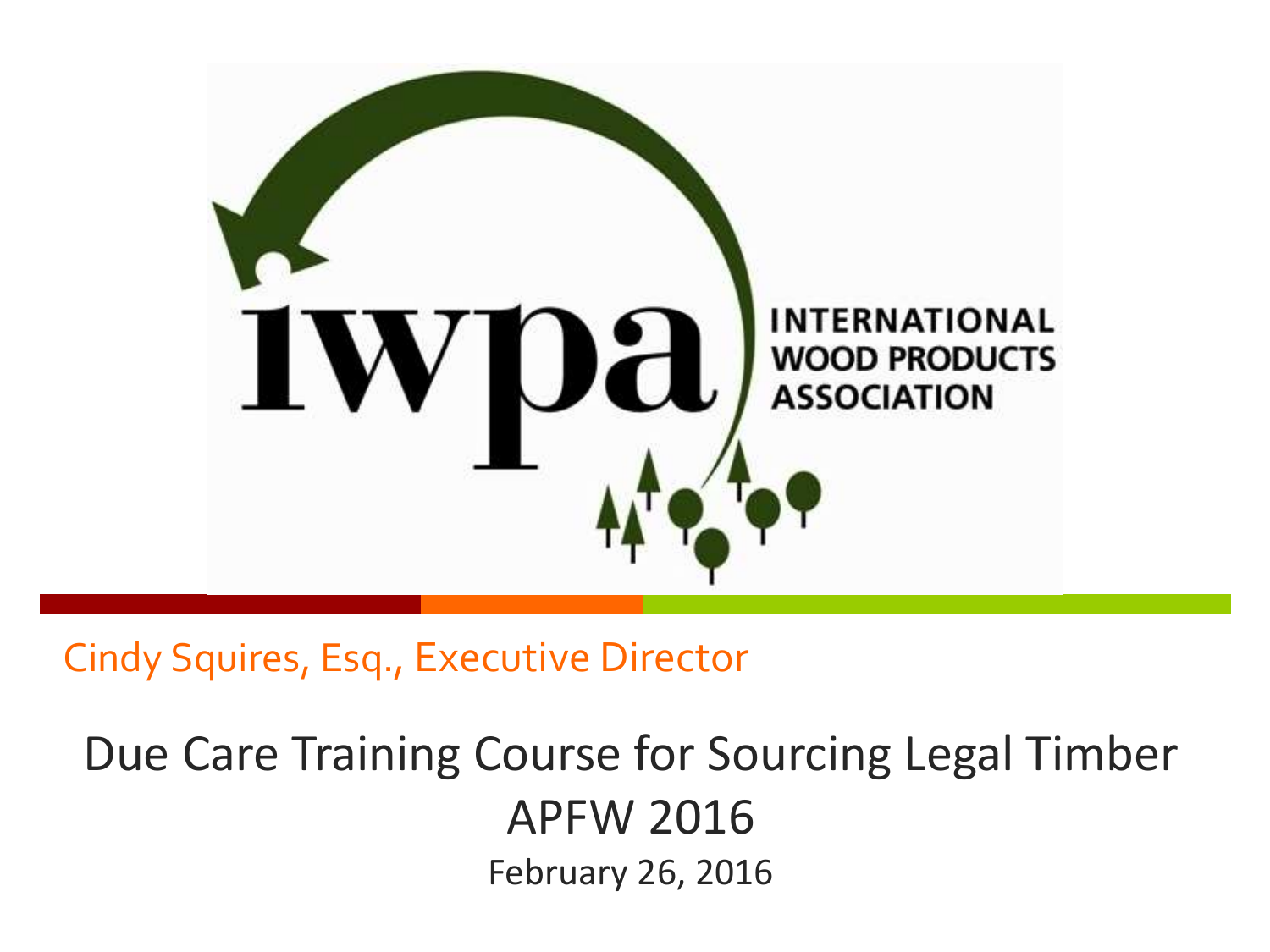## Who is IWPA

- **7** Only U.S. based trade association dedicated to the interests of wood importers. Founded in 1956. Membership categories:
	- **7** North American Importers -manufacturers, retailers of wood products
	- Overseas Members -- Producers
	- **A** Associate Members -- Service providers, trade facilitators & NGOs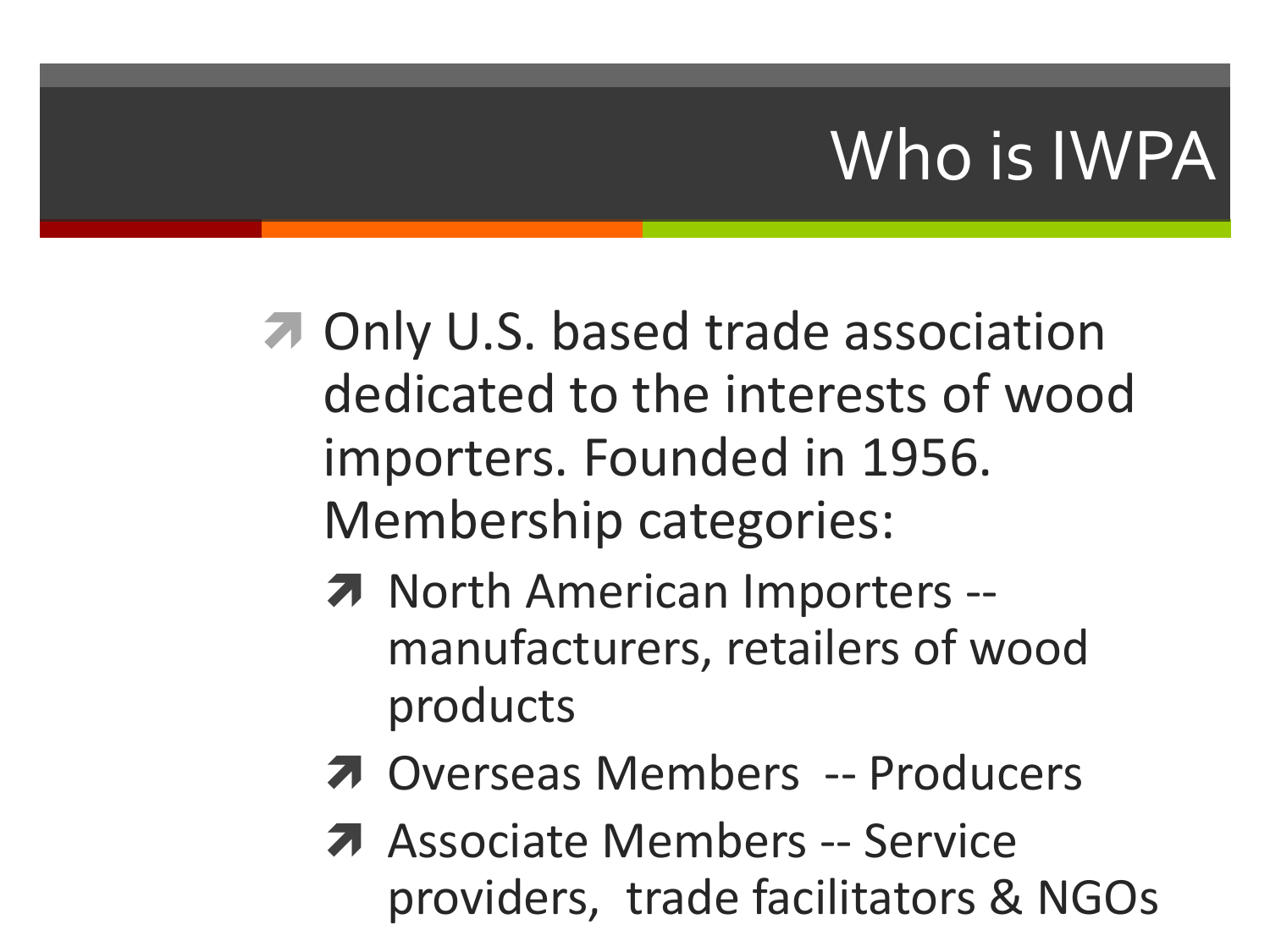#### **IWPA Core Purpose**

To build acceptance and demand in North America for globally sourced wood products from sustainably managed forests.

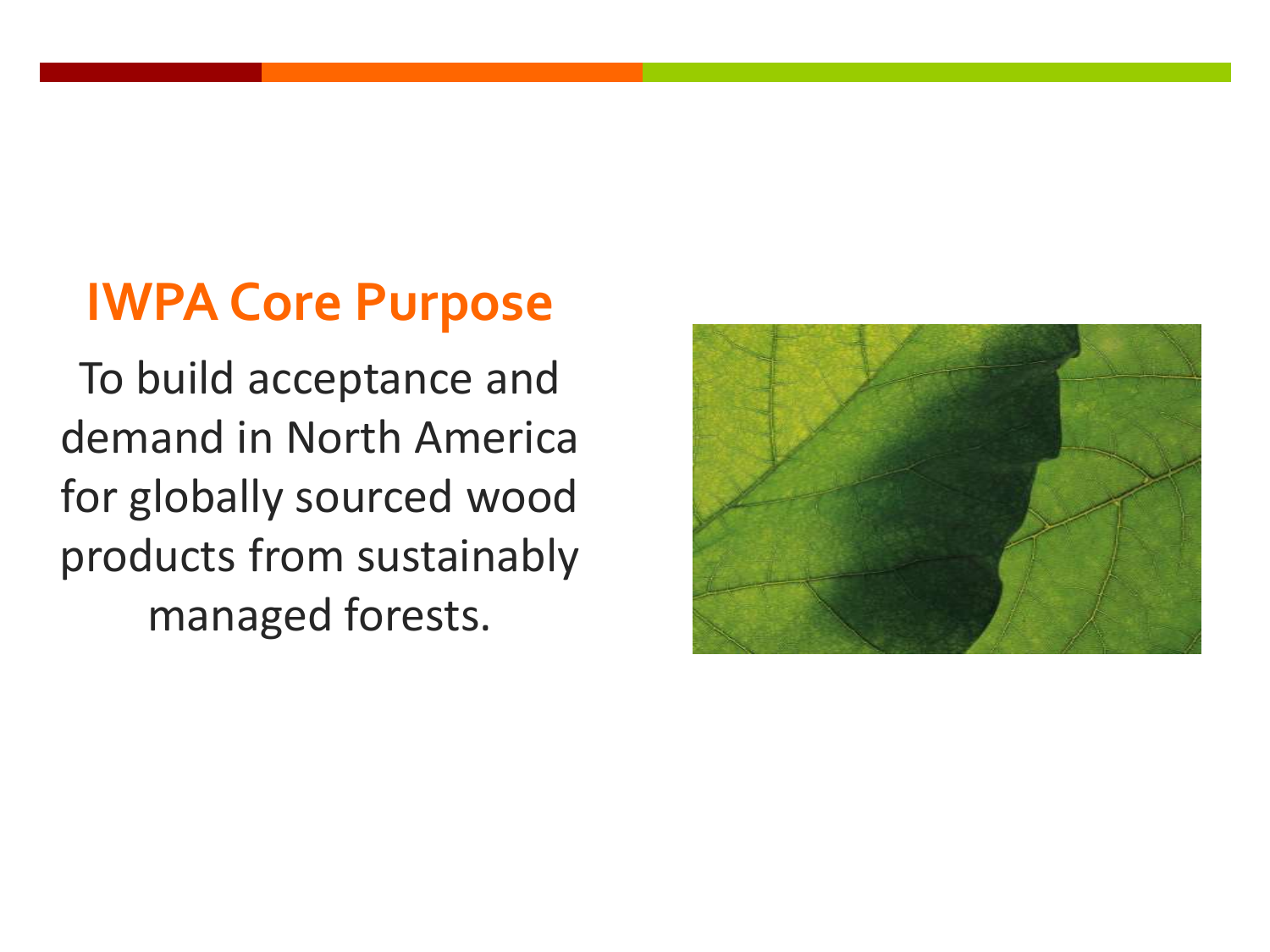## Steps Forward



- **7** Proactive in engaging with industry, customers & government
- **7** Seek new market opportunities
- **7** Continue to Provide Education, Updates & Support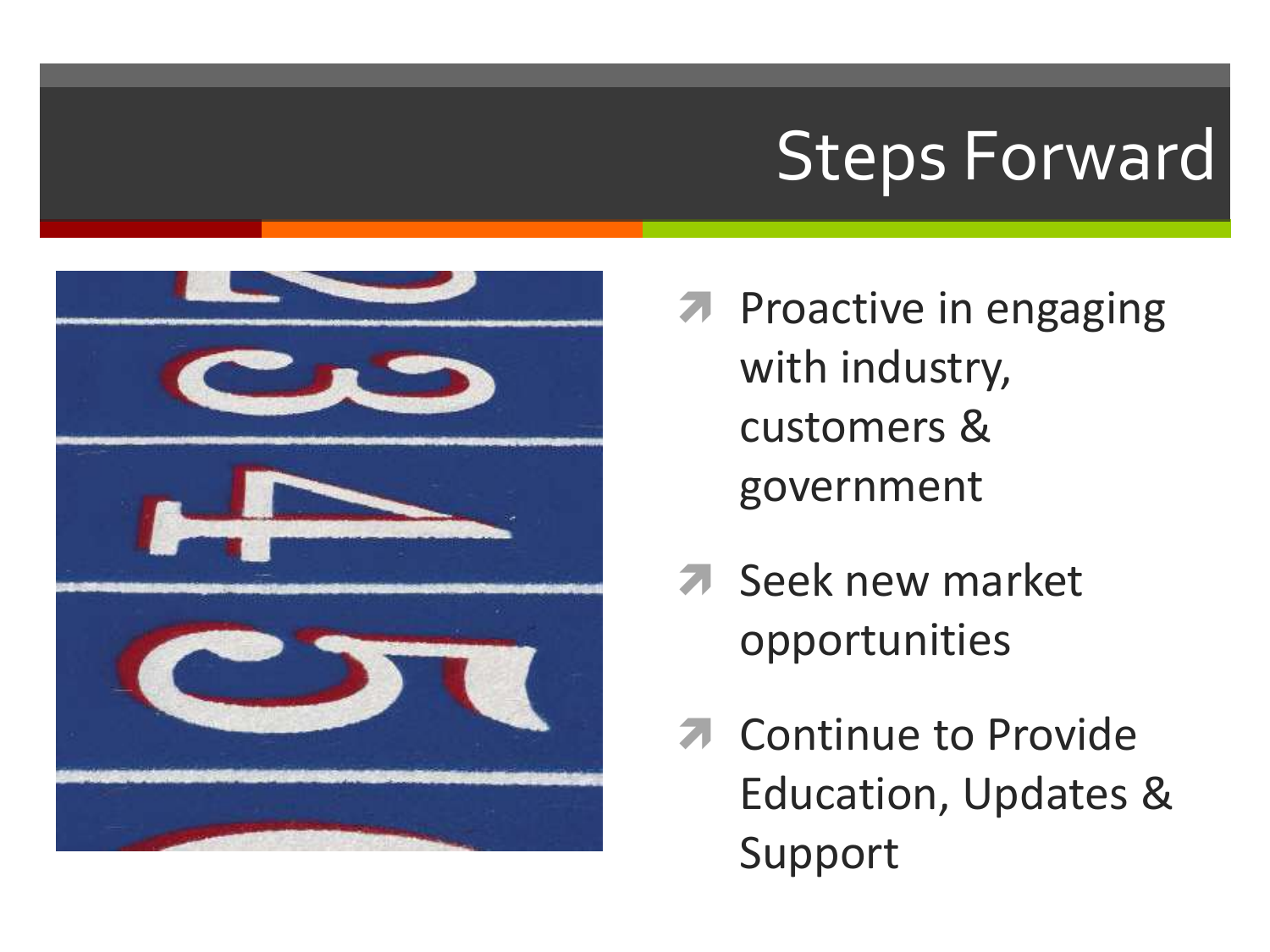## Lacey: Legality *and* Declaration

Legality is both simple & complex under Lacey

"*Due care simply requires that a person facing a particular set of circumstances undertakes certain steps which a reasonable man would take to do his best to insure that he is not violating the law*."

-Lacey Act Primer, APHIS (Oct. 2009)

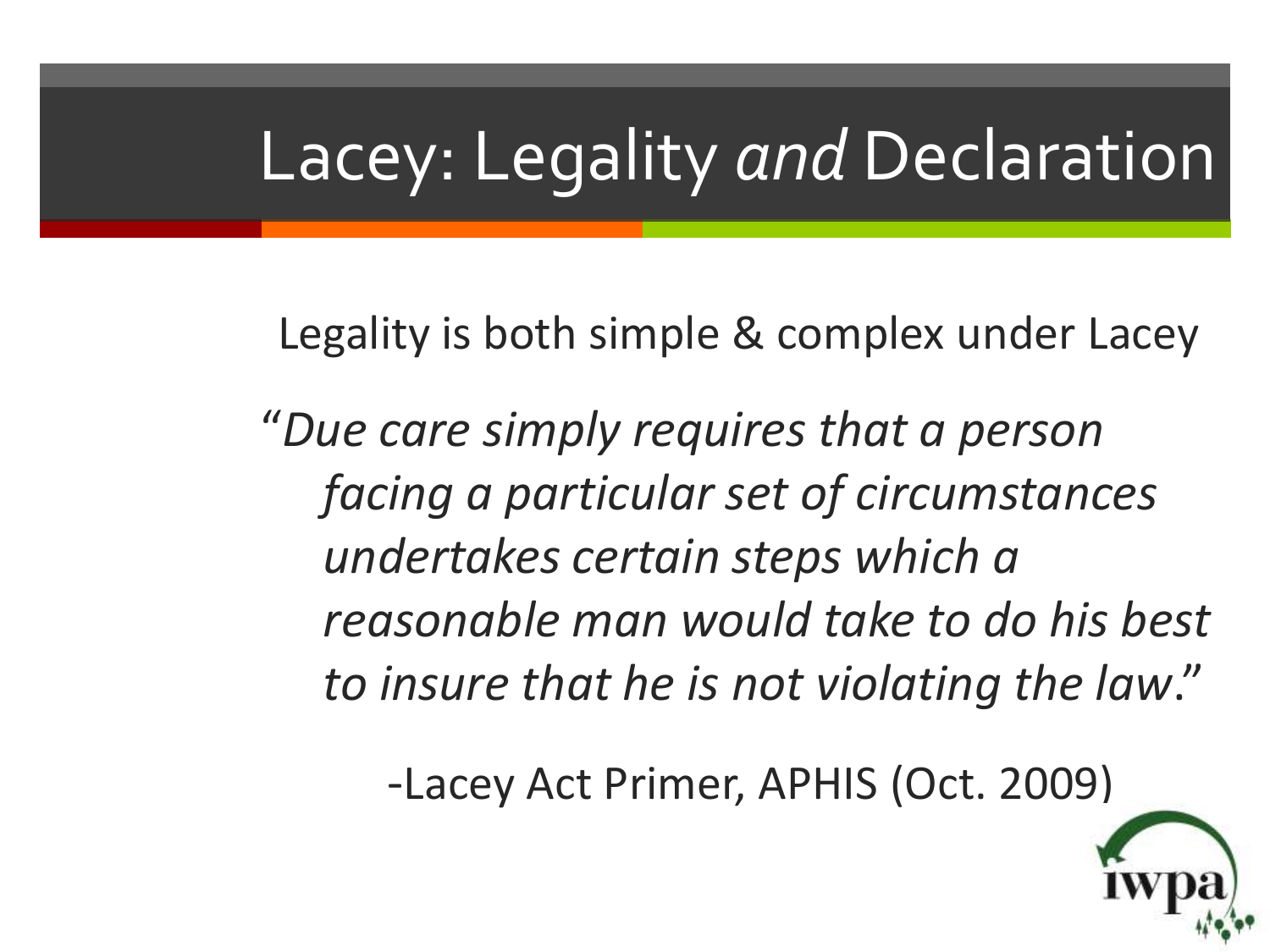#### Lacey Due Care/ Gibson Case

- 11. If yes, verify that additional required procedures were followed, e.g.,
	- a. product is certified against a Chain of Custody or Traceability Standard,
	- b. the supplier certificate is valid and the scope includes the product supplied,
	- c. the product has been traced by Gibson along an unbroken and verified chain of custody from the purchaser back to the source entirely by obtaining supplier certification codes on documentation for that product down to forest level, and
	- d. the harvest and export of the species is not restricted or prohibited in the source country.

**Importers and U.S. Consuming Industries Continue to Struggle with the How of Due Diligence**

- Does supplier have long standing relationships with the supplier/s (exporter) of this product? How long?
- 2. Do the supplier/s of this supplier buy this product from 'spot markets'?
- 3. Does supplier regularly question their suppliers regarding the origin of this product?
- 4. Did supplier provide you with all required documentation?
	- e.g., for non high risk countries, a written and signed document from supplier identifying companies included in the full supply chain of the product back to the harvesting entity/ies, including name and location of the harvesting entity/ies and Forest Management Unit.
	- b. A list of supplying companies harvesting wood from source forests and copies of the associated harvesting permits for supplied product and/or other form of authorization from the forest owner, including, for example:
		- i. species, district of origin information and any other related harvesting or purchasing agreements.
	- c. Evidence of compliance with timber transportation documents: Copies of transport or sales permits with specification of species and volumes as applicable.
- 5. Have you reviewed the documents and verified that they meet Gibson requirements?
- 6. Is there any reason for supplier to believe that paperwork from their suppliers may not be authentic for this product?
- 7. Is there a ban on exports from this region/country?
- 8. Have you checked on approved species/products with State/Province for that supplier?, etc.)
- 9. Have you retained copies of required documentation?
- 10. Is this supplier sourcing from a high risk country?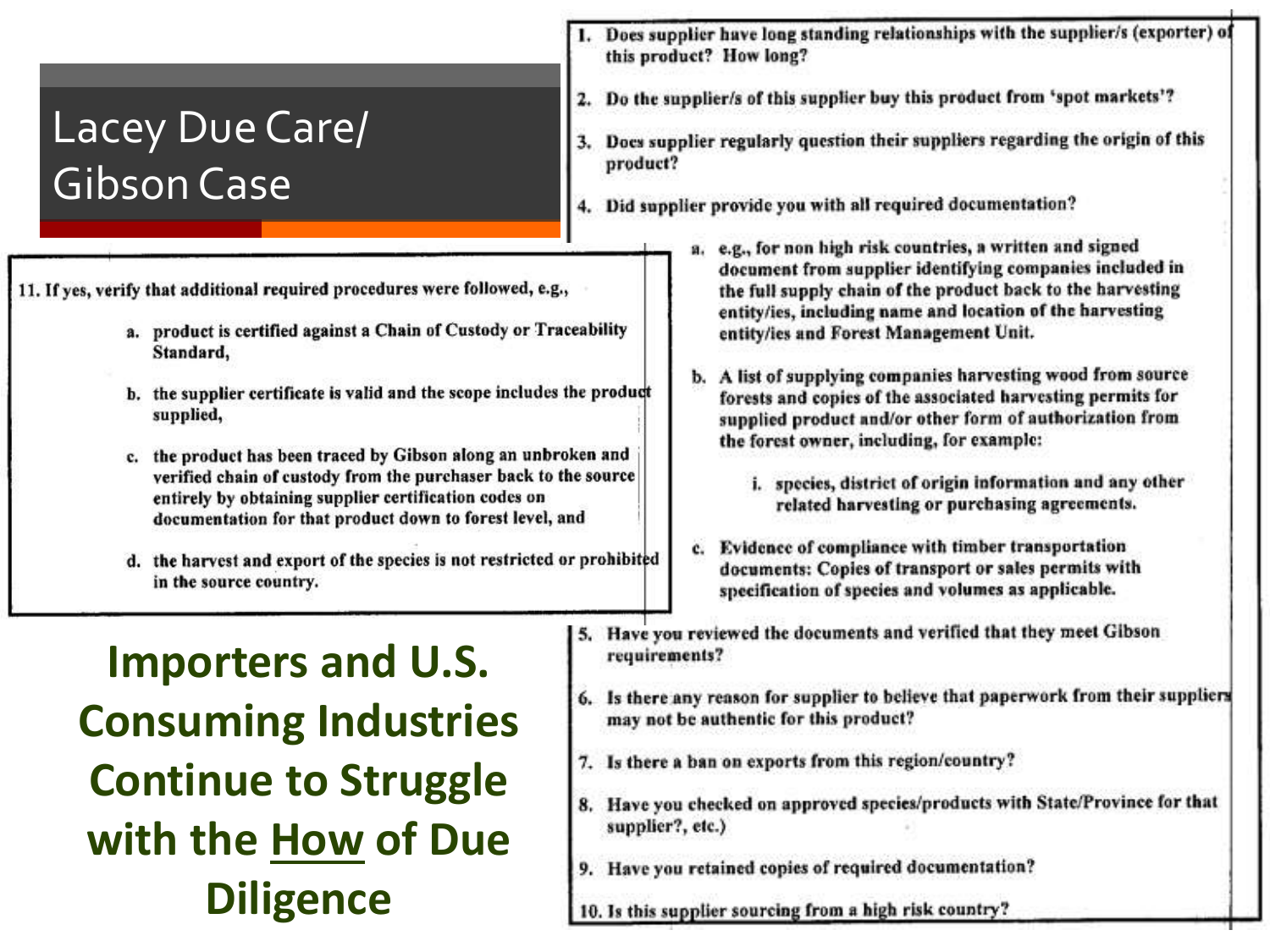## Supply Chains Are Complex



- **A** Supply Chains were designed for high utilization, grade, and efficiency
- **Mixing is a normal part of** lumber distribution and especially occur during manufacturing
- $\lambda$  Now we are retrofitting on top of this system due diligence systems for CoC, tracking species and country of harvest
- **7** Creates challenges to effective adoption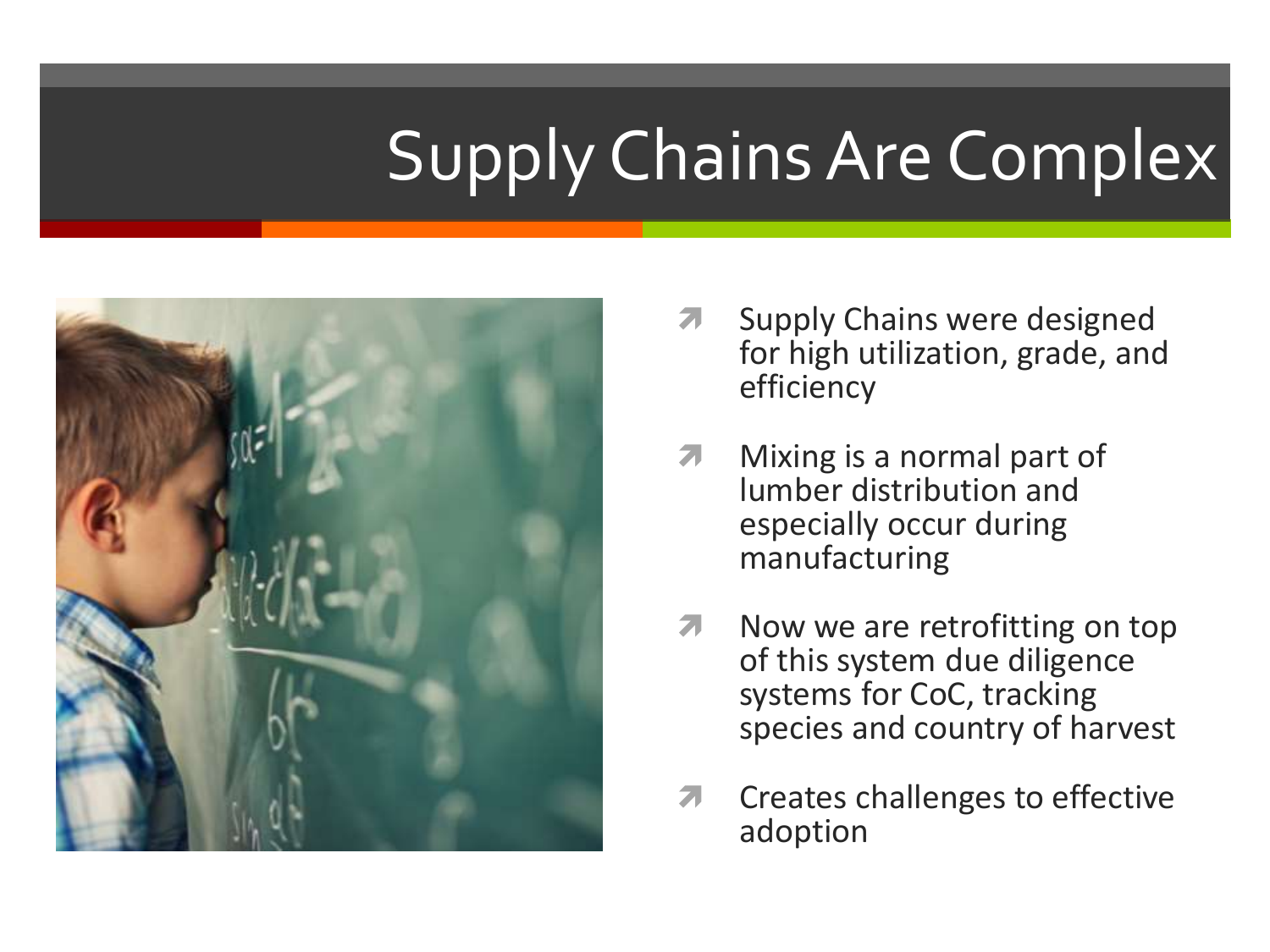## Audits / Guidance

- UK NMO Report Provided *specific* helpful guidance that can be instructive to compliance staff
- **A** Such actual case studies, examples & guidance from voluntary audits can be powerful instructional tools
- **A** Remember no tool, vendor, standard or system provides an iron clad assurance to U.S. businesses.

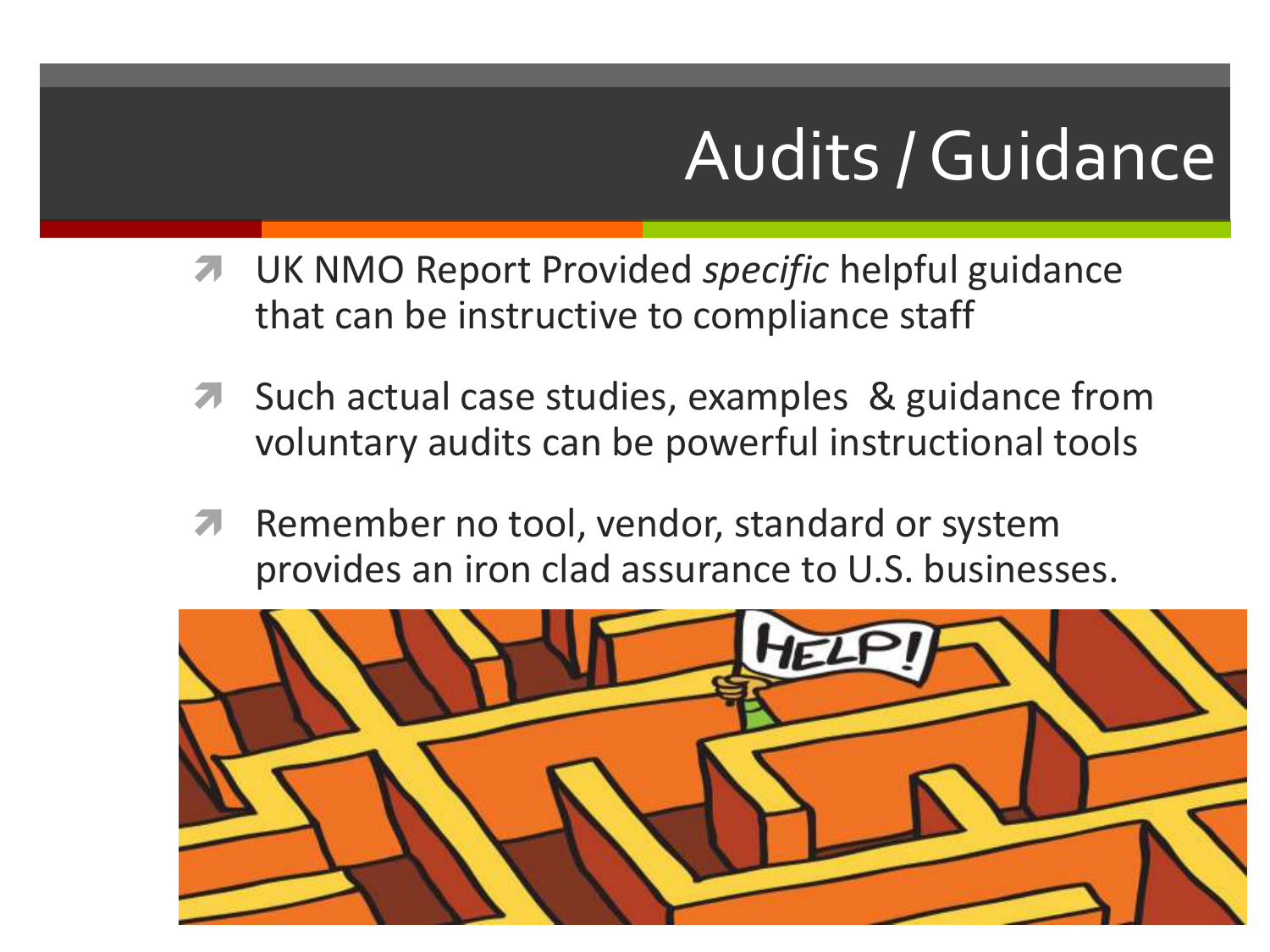# Challenge

- Keeping up with trends in due diligence, country specific developments & U.S. regulatory requirements can be daunting for large companies and even more so for small to medium sized enterprises.
- **T** Staff turnover & need to keep veteran staff updated calls for ongoing training offerings.
- **T** Compliance staff want to network and learn from each other.
- **A** Need more than another standard.
- Must be cost effective

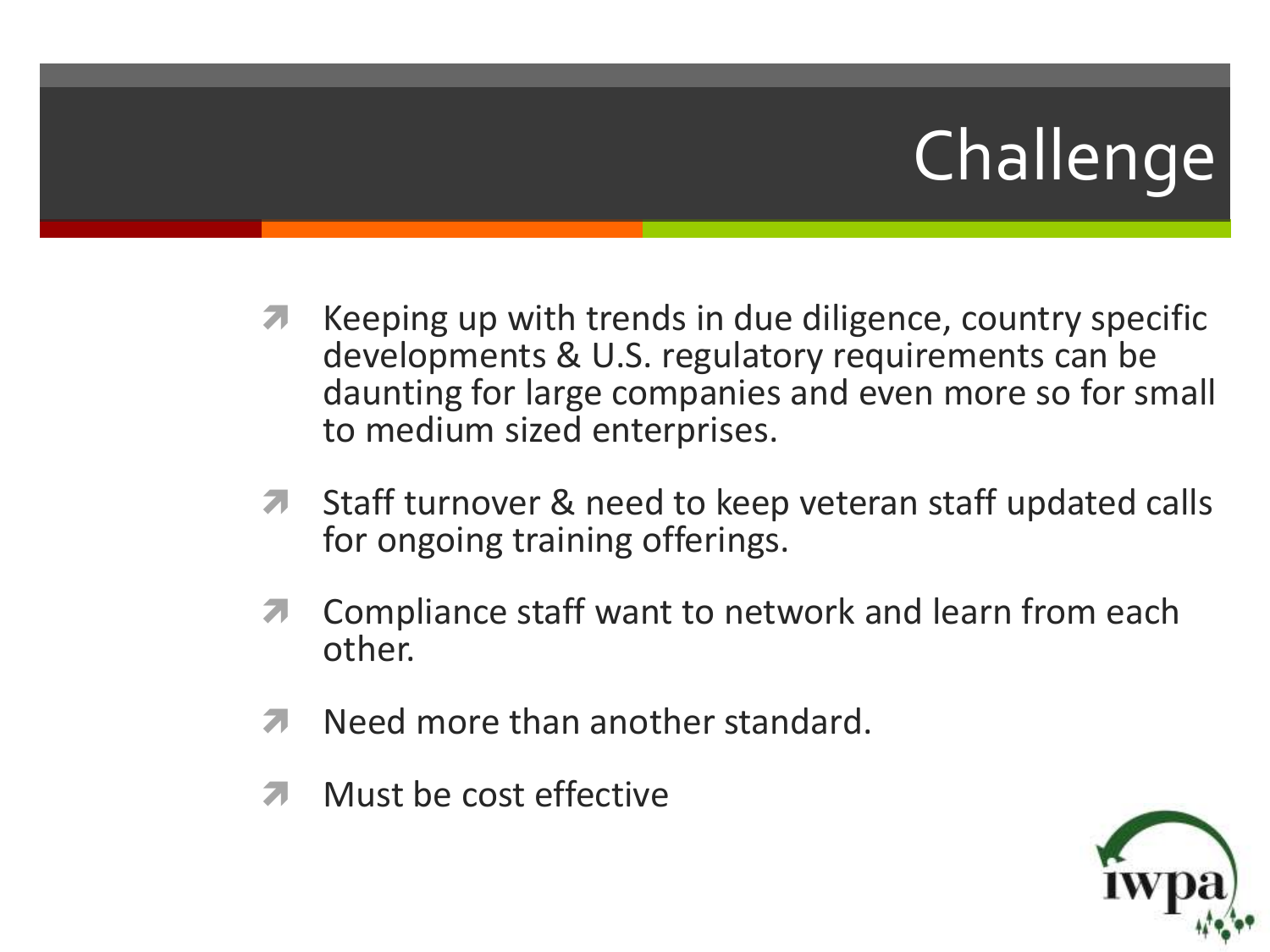## Solution

- *Solution*: IWPA partnership with the World Resources Institute & USAID to create a training program and forum for front-line Lacey, CITES & trade compliance staff.
- **7** Phase 1 Needs Assessment
- **7** Phase 2 Develop Course & Workshop **Materials**
- Phase 3 First Test Workshop in Oct. 2015
- Phase 4 -- National Rollout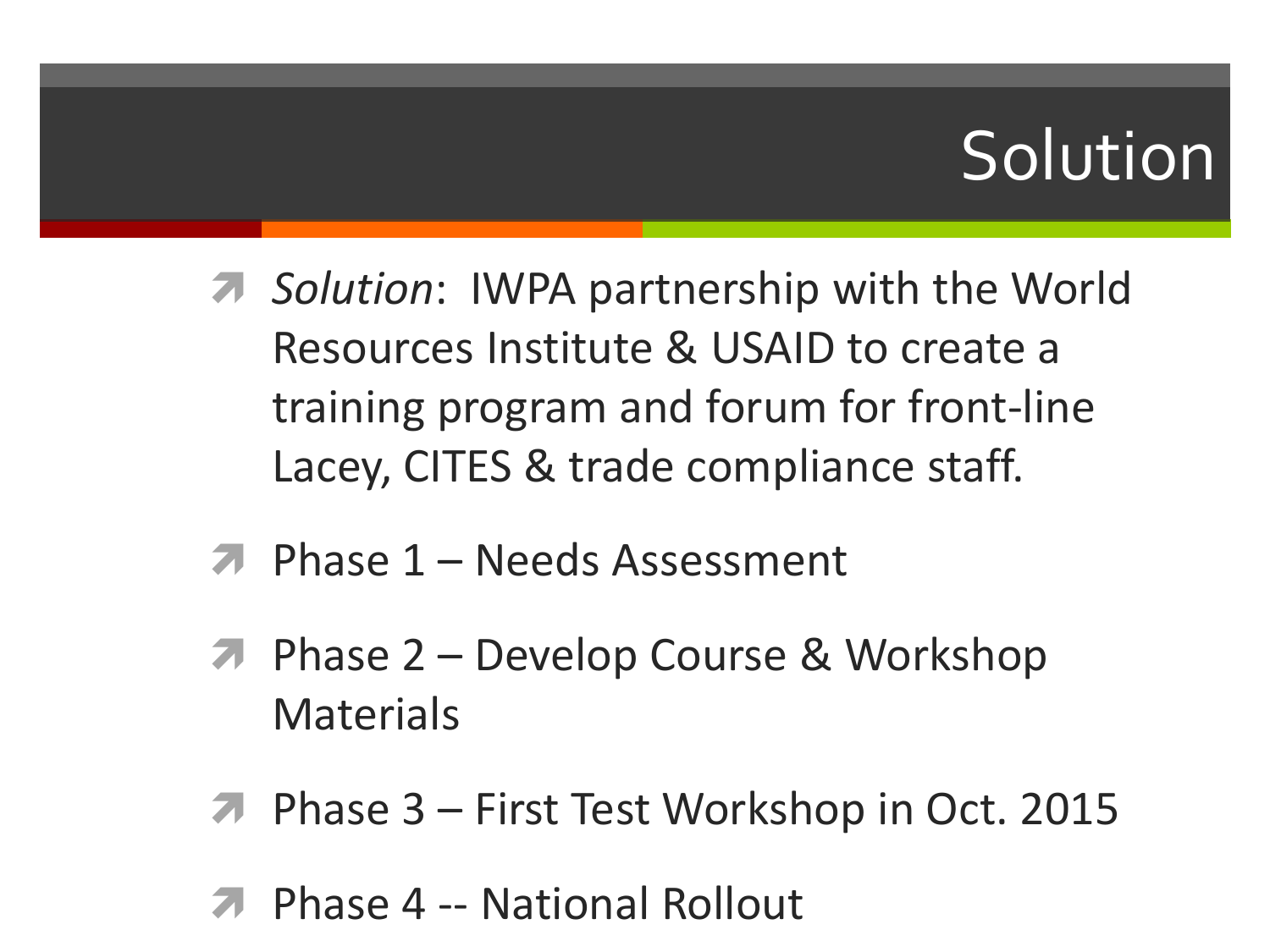## Needs Assessment Preliminary Data

- **T** Conducted phone interviews with industry members June 2015.
- **T** Small sample not statistically valid but illustrative
- **7** Included
	- **7** Importers
	- **7** Distributors
	- **7** Wholesalers
	- **7** Retailers
	- **7** Brokers
- **T** Firm Size Varied 51-100 employees (30%); 26-50 (20%); over 101 (20%); 1-10 (10%); 11-25(20%)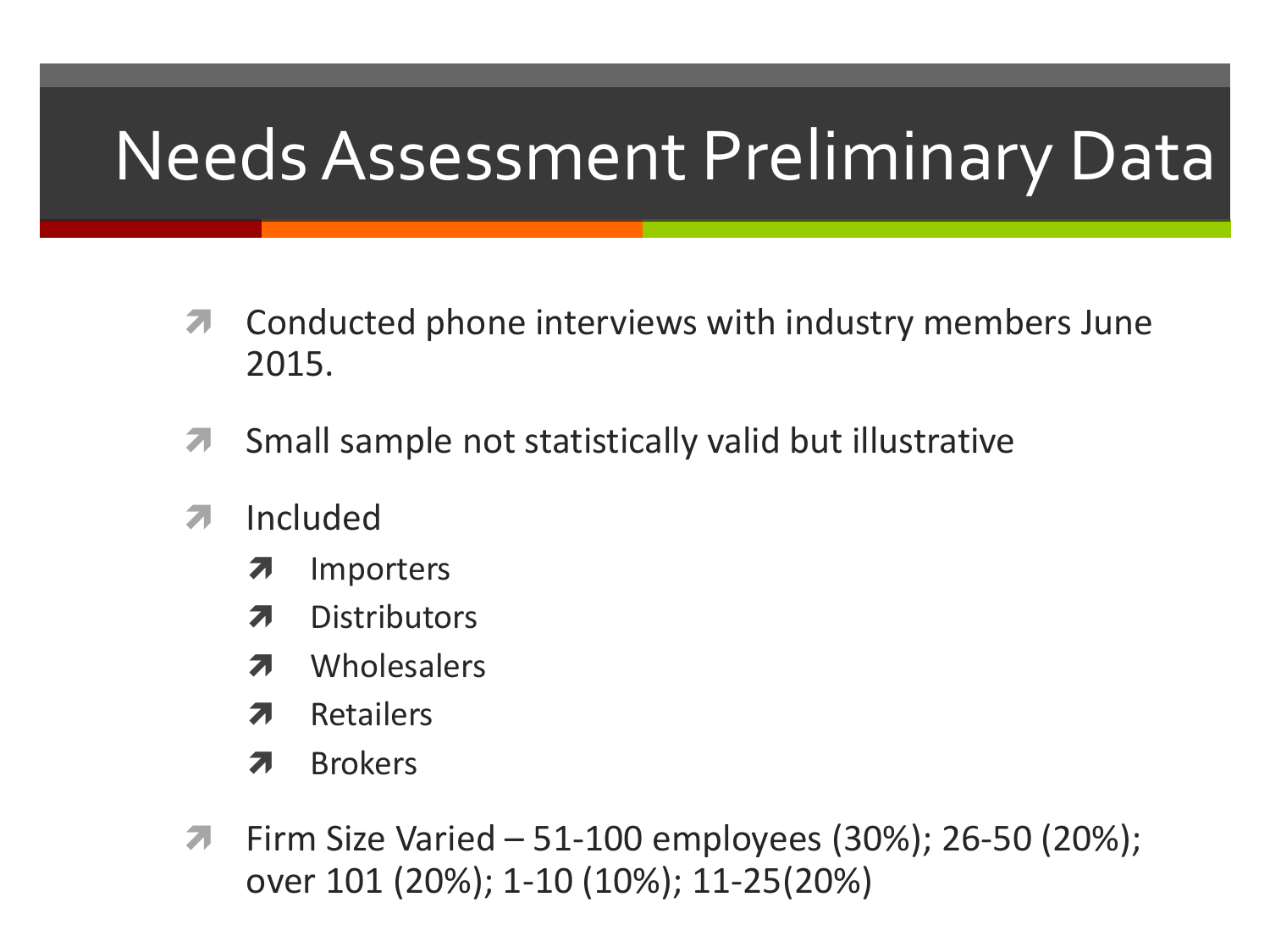## Knowledge & Views

- 7 Majority 70% are "extremely familiar" with the declaration requirements of the Lacey Act.
- **A** Based on sample respondents are importing covered products (sawn wood, plywood, flooring)
- **72.22%** of respondents views **compliance with the Lacey Act as a challenge**.
- Do you have a Lacey *specific* **standard operating procedure**?
	- **Yes** 65%
	- $7$  No 35%
- **A** Lacey for many has been integrated into other compliance processes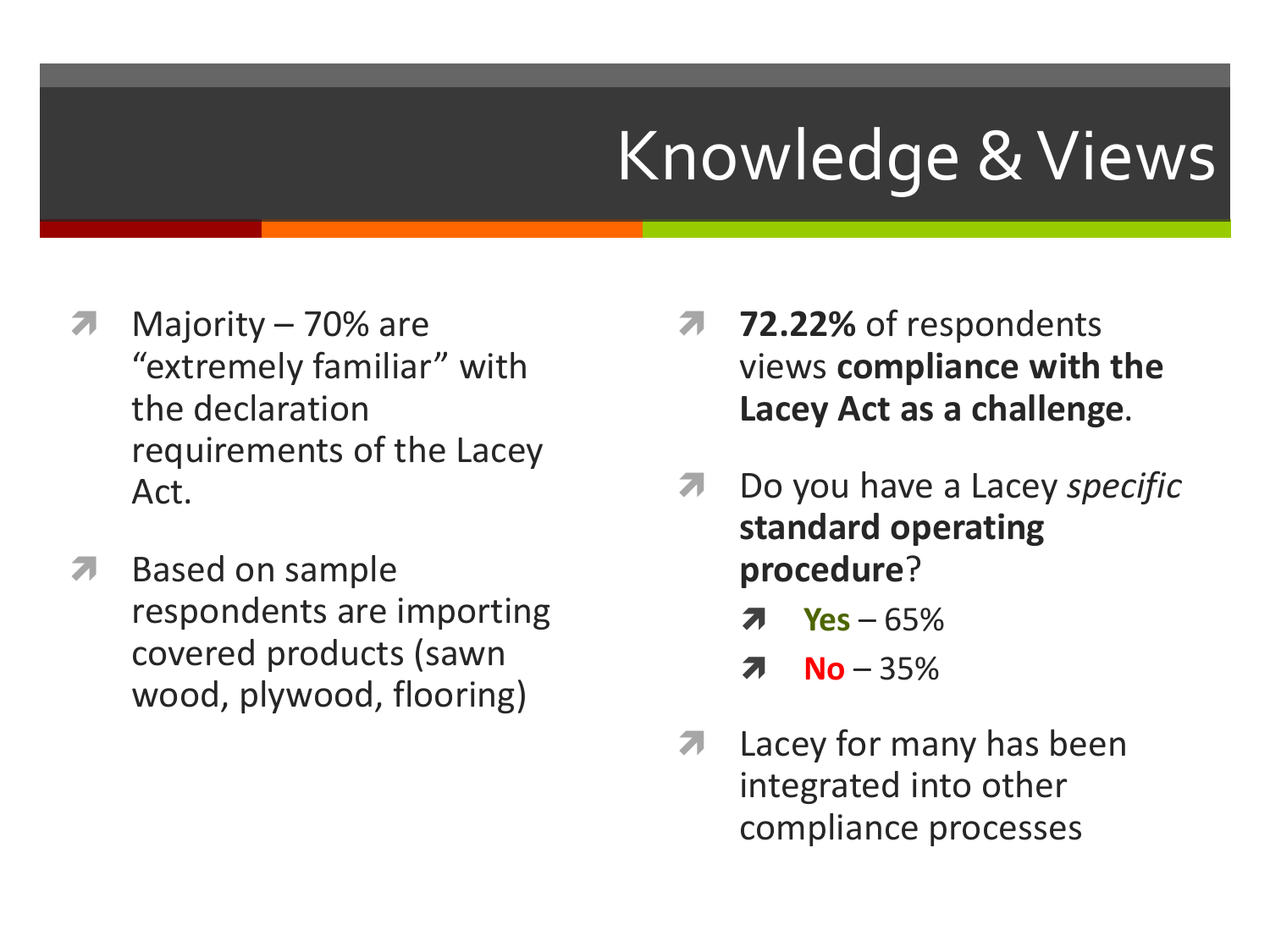# Compliance Challenges

- **Top 5 Challenges** Ranked in order of most difficult:
	- *A* Identification of foreign laws / regulations
	- **A** Acquisition of documents for legal chain of custody
	- **7** Validation of Documentation
	- **Supplier Cooperation**
	- *A* Internal Data management & Retention

Interestingly, **75%** listed CITES compliance as a **least difficult**  area of compliance

Respondents also reported **relying on Customs Brokers** for Lacey Declaration

**77.78%** report **no difference**  with the compliance process with **certified wood**. While, 16.67% reported it was easier.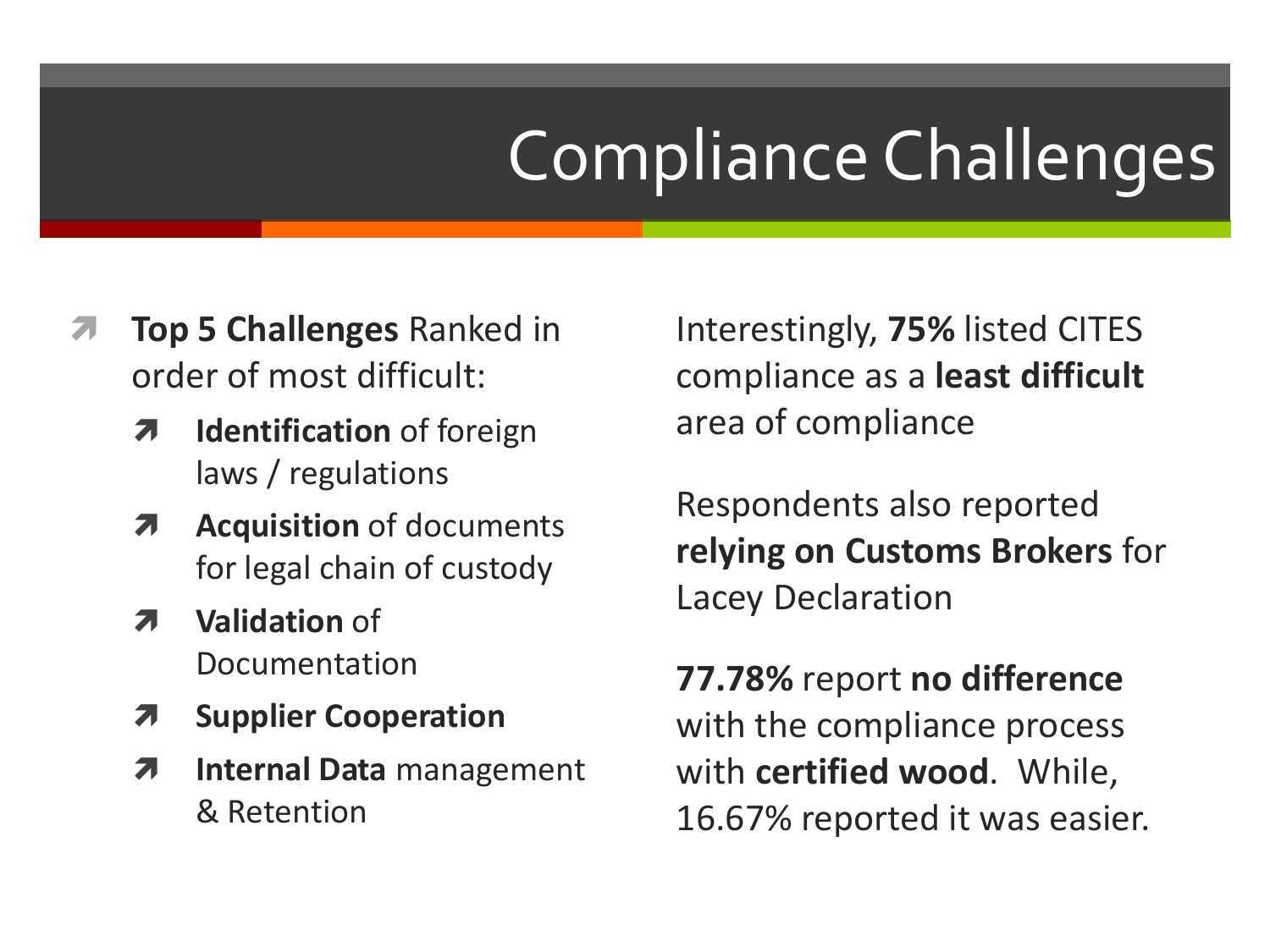#### Current Sources Used?

- **A** Forest Legality Alliance Risk Tool
	- $7$  Yes 25%
	- $\n **No** 60\%$
	- $\lambda$  Don't Know  $-15\%$
- **7 IWPA Lacey Compliance Information** 
	- **Yes** 85%
	- $7$  No 10%
	- $\lambda$  Don't know 5%
- **7 WWF On-Line Course on Lacey Compliance?** 
	- $7$  No 75%
	- $7$  Yes 25%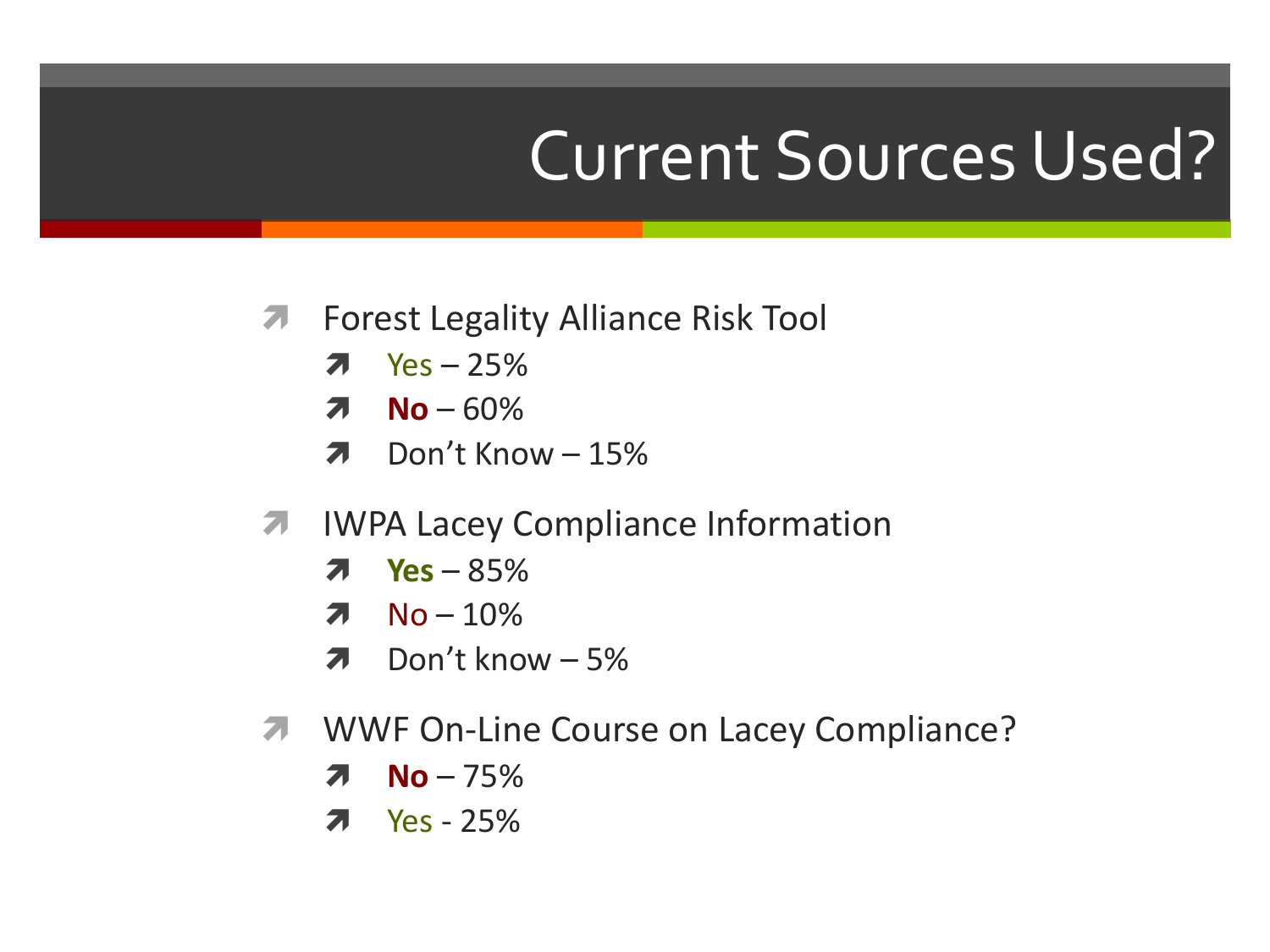#### Sources Continued

#### **How do you find out about new regulatory / compliance developments re Lacey?**

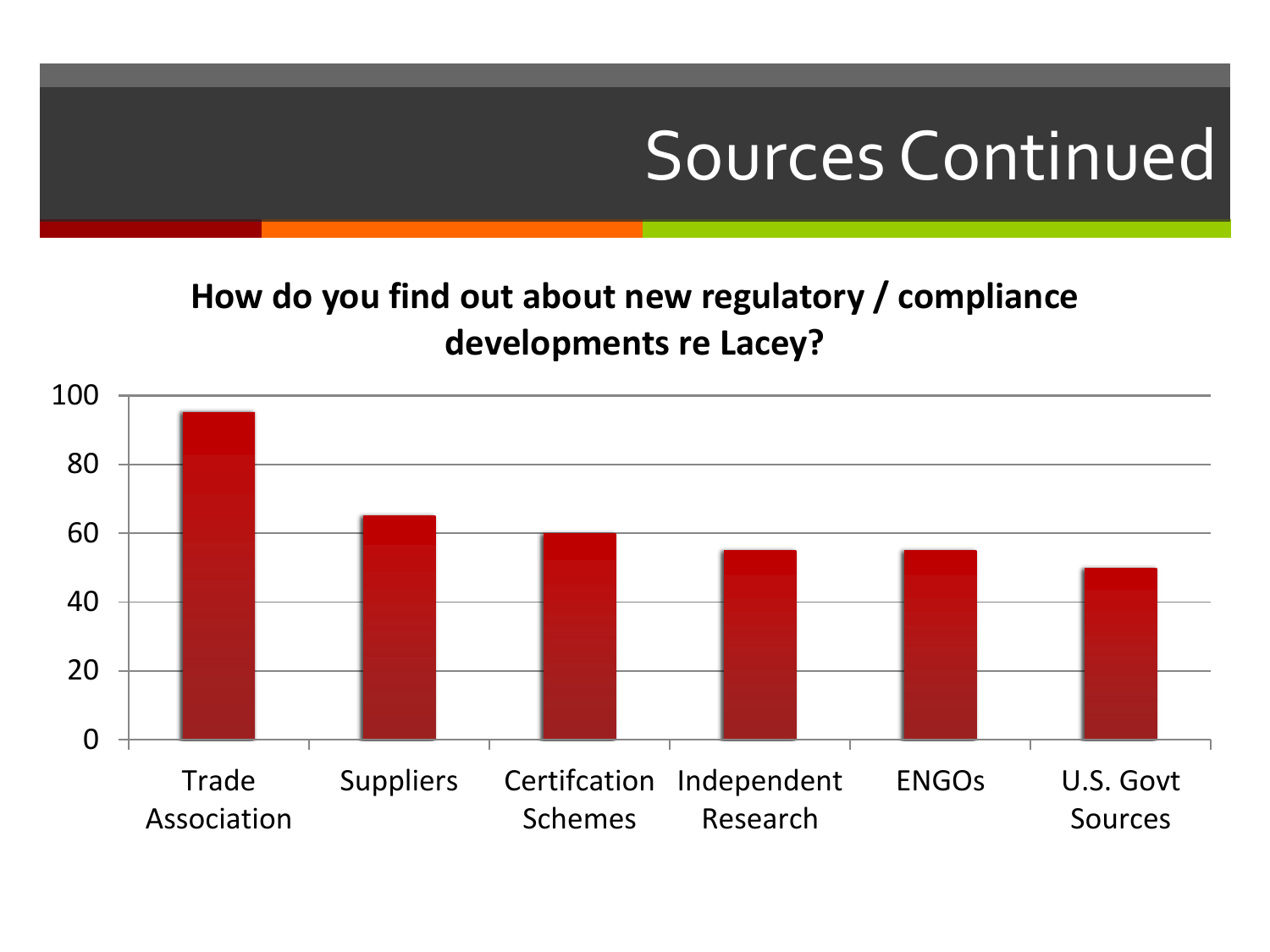#### Sources Continued

**How do you get answers to your questions about compliance policies, procedures or systems?**

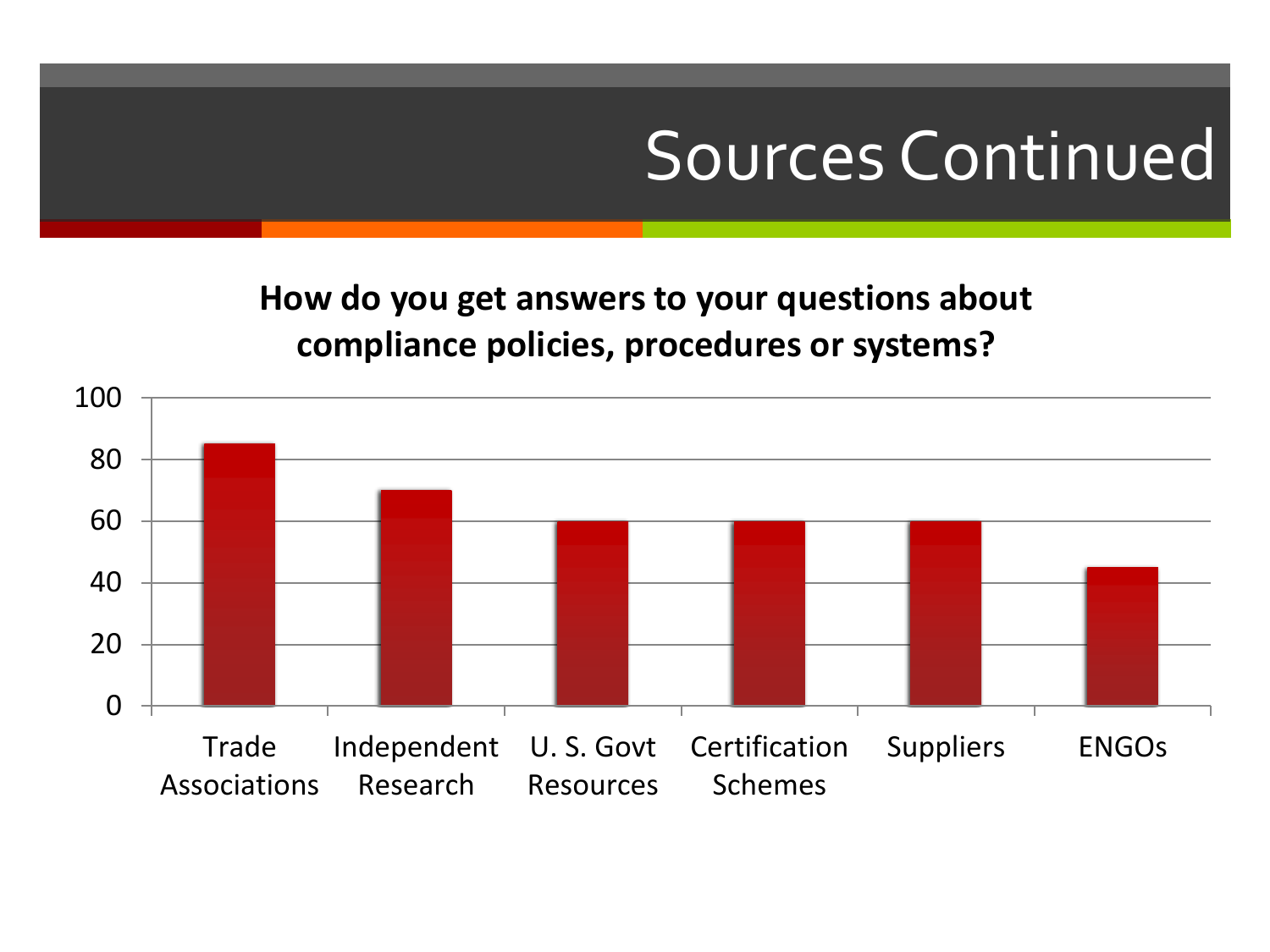# Need for training?

- **7 95%** reported they would be interested in training from IWPA on Lacey Act Compliance for staff.
- 60% reported that they do *not* have a defined training and education process for staff.
- **7** 63.16% report Lacey Compliance staff have been specifically trained on Lacey compliance.
- **63.16% would include overseas suppliers** in the training event. (Note 95% ask for statement of compliance from suppliers).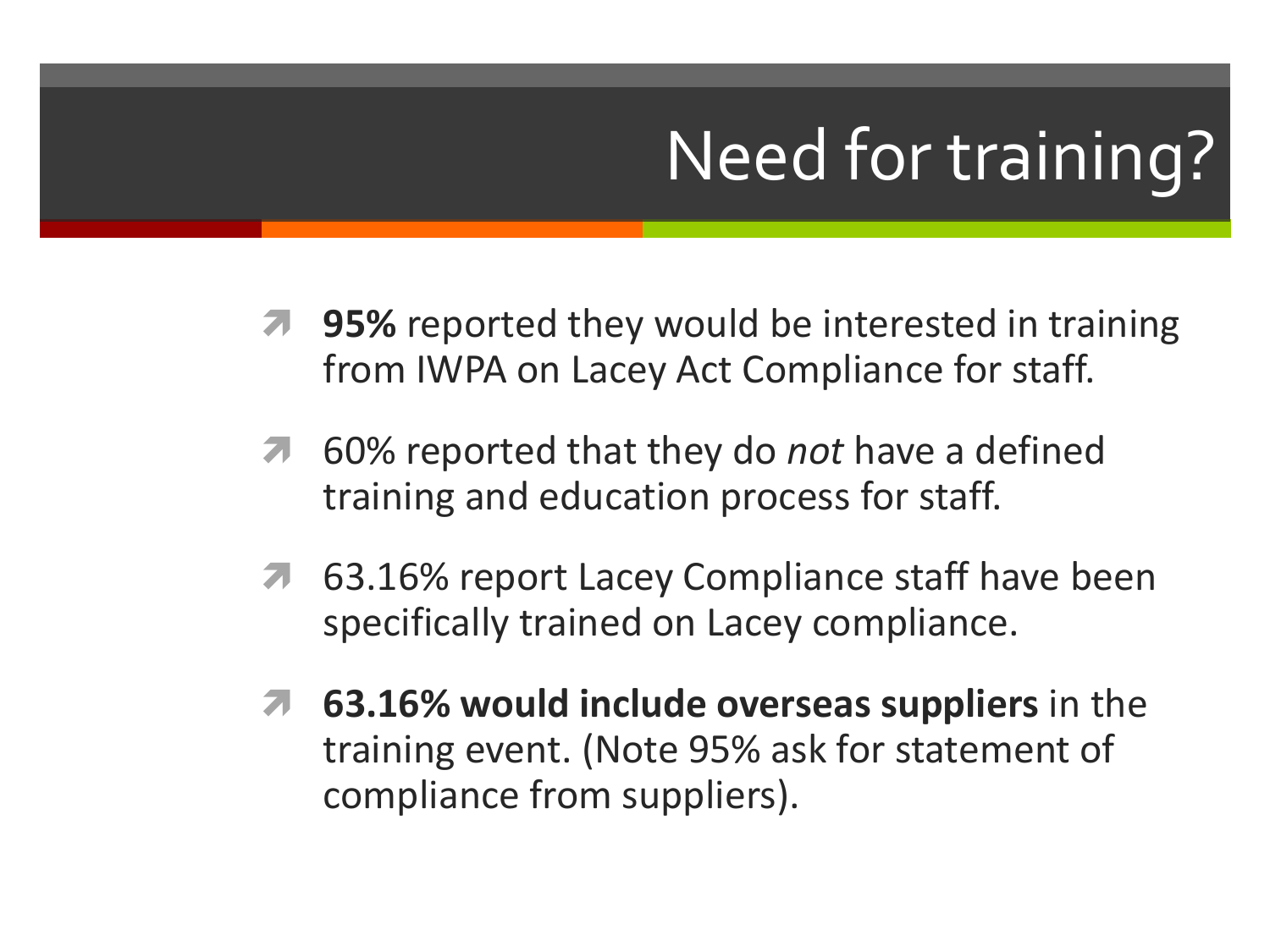## Top Topics of Interest for Training

- **Identification of foreign laws / regulations**
- $\sqrt{ }$  Document acquisition for legal chain of custody
- **Validation of documentation**
- **T** Standard Operating Procedures & Best Practices
- **7** Data management & retention
- **A** Supplier cooperation
- **A** Anti-Corruption policy development
- **T** CITES & Phytosanitary Regulations
- **7** Declaration submission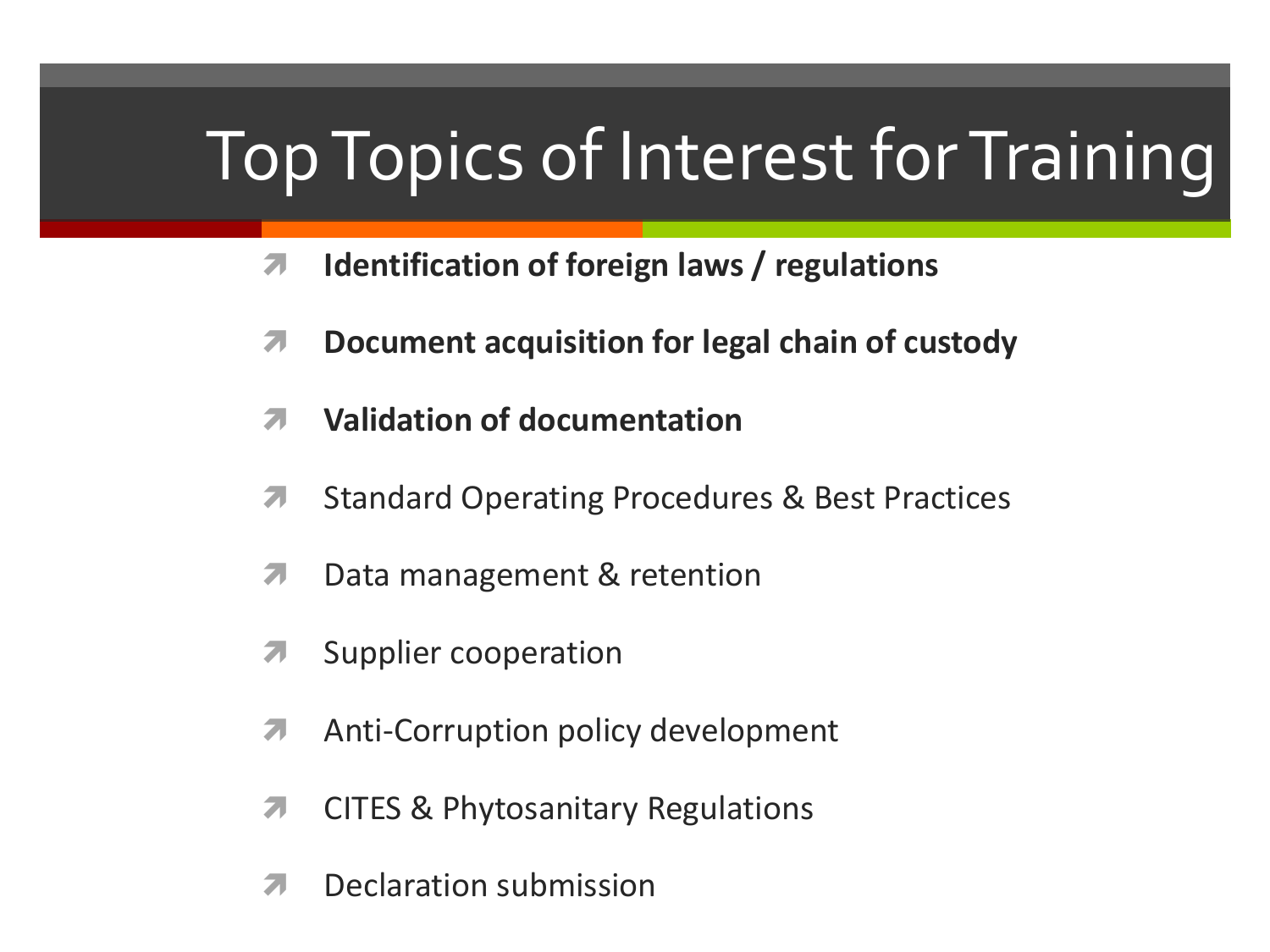# **Priorities**

- **The Train employees new to** Lacey compliance
- **A** Expose attendees to global resources – perhaps develop new resources
- **A** Help staff develop and refine company standards operating procedures (SOPs)
- **A** Provide for Continuous Improvement & Cross-Pollination

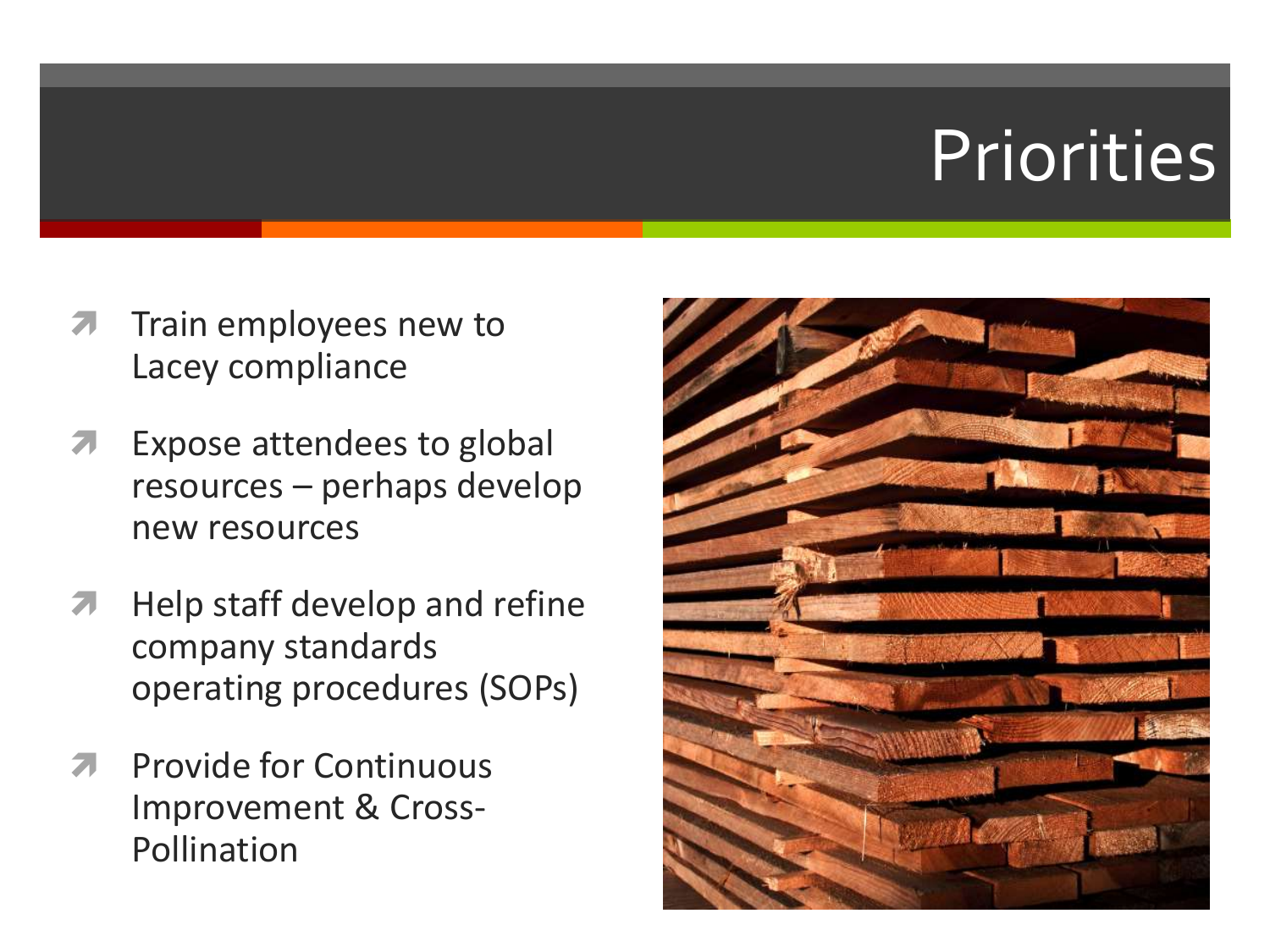## Wood Trade Compliance Training

**Seeing the FOREST AND THE TREES** 

**Wood Trade Compliance Training** and Due Diligence Tools





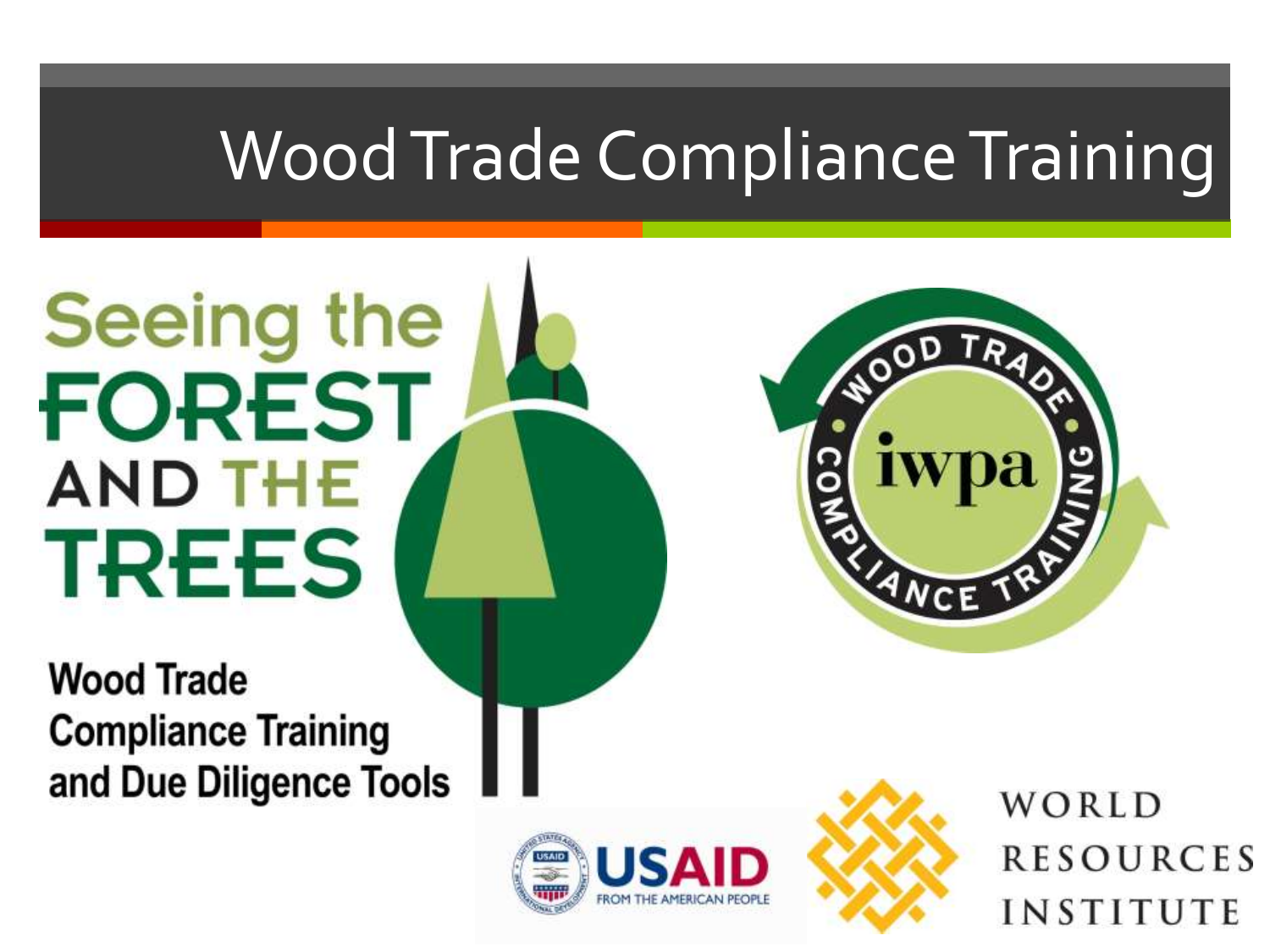#### Course Map

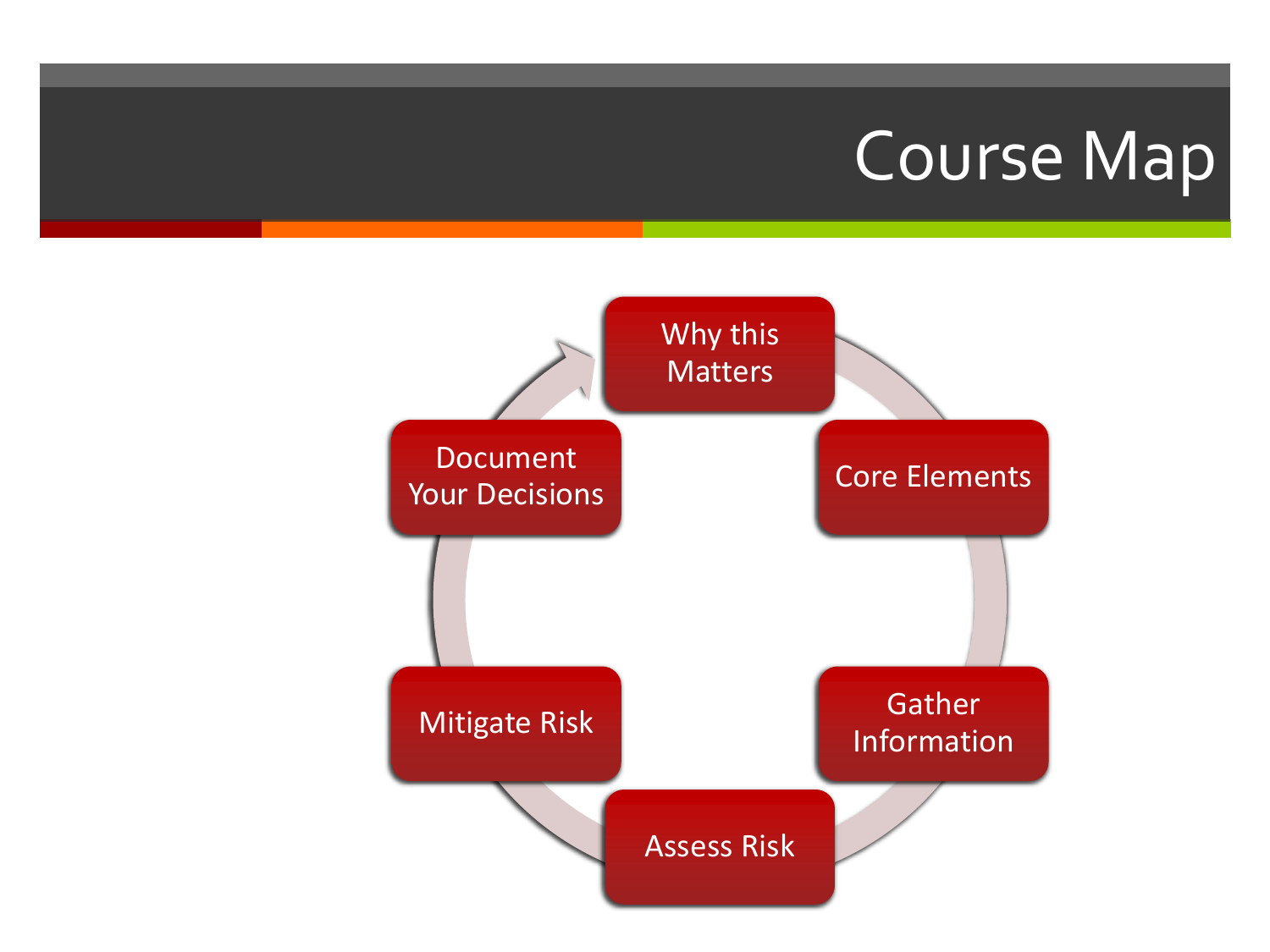#### Partnerships are Key

Supplier & Buyer

Industry & ENGO

Trade Associations -- Both Supplier & Buyer Federations

Trade & Regulators